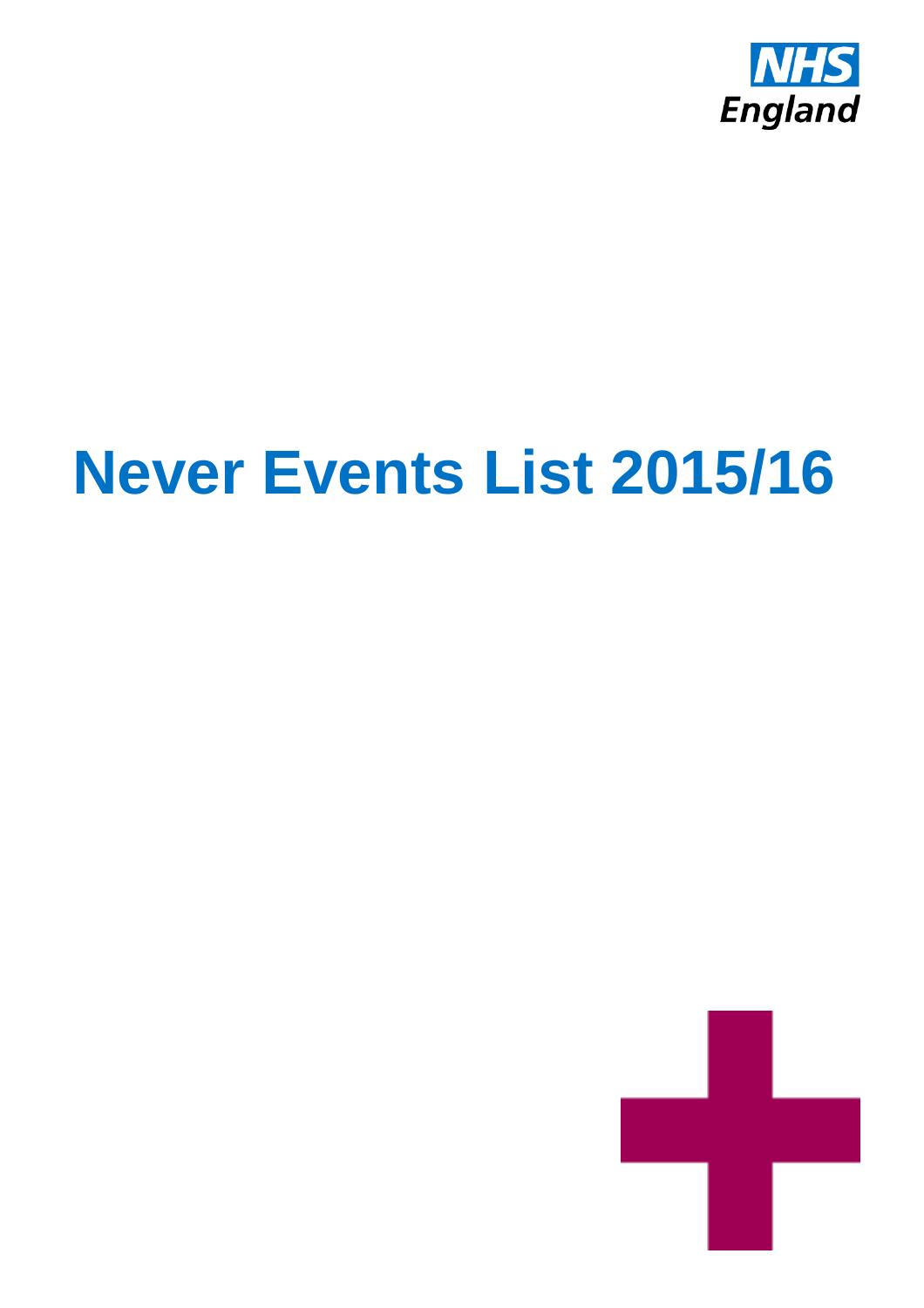| <b>Publications Gateway Reference:</b>       |                                                                                                                                                                                                                                                      |
|----------------------------------------------|------------------------------------------------------------------------------------------------------------------------------------------------------------------------------------------------------------------------------------------------------|
| <b>Document Purpose</b>                      | Policy                                                                                                                                                                                                                                               |
| <b>Document Name</b>                         | Never Events List 2015/16                                                                                                                                                                                                                            |
| Author                                       | NHS England Patient Safety Domain                                                                                                                                                                                                                    |
| <b>Publication Date</b>                      | 27 March 2015                                                                                                                                                                                                                                        |
| <b>Target Audience</b>                       | CCG Clinical Leaders, CCG Accountable Officers, Care Trust CEs,<br>Foundation Trust CEs, Medical Directors, Directors of Nursing                                                                                                                     |
| <b>Additional Circulation</b><br>List        |                                                                                                                                                                                                                                                      |
| <b>Description</b>                           | The Revised Never Events Policy and Framework provides clarity for<br>staff providing and commissioning NHS funded services who may be<br>involved in identifying, investigating or managing Never Events. It is<br>relevant to all NHS funded care. |
| <b>Cross Reference</b>                       | Serious Incident Framework                                                                                                                                                                                                                           |
| <b>Superseded Docs</b><br>(if applicable)    | The Never Events Policy Framework - October 2012                                                                                                                                                                                                     |
| <b>Action Required</b>                       | Implement policy within organisations providing NHS funded care                                                                                                                                                                                      |
| <b>Timing / Deadlines</b><br>(if applicable) | To be implemented from 1 April 2015                                                                                                                                                                                                                  |
| <b>Contact Details for</b>                   | <b>Patient Safety Domain</b>                                                                                                                                                                                                                         |
| further information                          | <b>NHS England</b>                                                                                                                                                                                                                                   |
|                                              | <b>Skipton House</b>                                                                                                                                                                                                                                 |
|                                              | 80 London Road                                                                                                                                                                                                                                       |
|                                              | London                                                                                                                                                                                                                                               |
|                                              | SE16LH                                                                                                                                                                                                                                               |

# **Document Status**

This is a controlled document. Whilst this document may be printed, the electronic version posted on the intranet is the controlled copy. Any printed copies of this document are not controlled. As a controlled document, this document should not be saved onto local or network drives but should always be accessed from the intranet. **NB:** The NHS Commissioning Board (NHS CB) was established on 1 October 2012 as an executive non-departmental public body. Since 1 April 2013, the NHS Commissioning Board has used the name NHS England for operational purposes."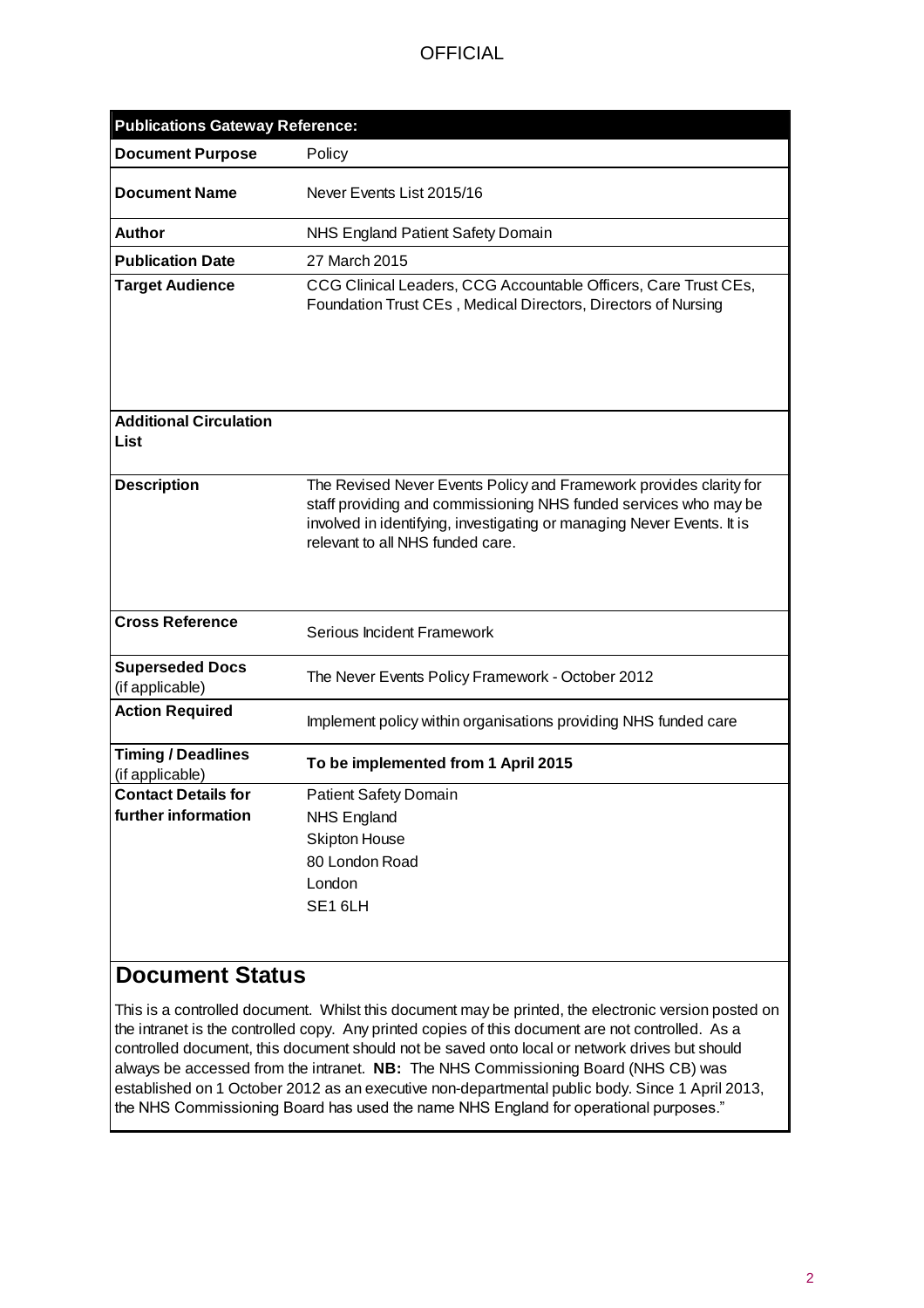# **The never events list 2015/16**

The following never events list is the list that all organisations providing NHS care should use. It is applicable for all incidents that occur on or after 1 April 2015.

## **SURGICAL**

#### **1. Wrong site surgery**

A surgical intervention performed on the wrong patient or wrong site (for example wrong knee, wrong eye, wrong limb, wrong tooth or wrong organ); the incident is detected at any time after the start of the procedure.

- Includes wrong level spinal surgery and interventions that are considered surgical but may be done outside of a surgical environment e.g. wrong site block (unless being undertaken as a pain control procedure), biopsy, interventional radiology procedures, cardiology procedures, drain insertion and line insertion e.g. PICC/ Hickman lines.
- Excludes interventions where the wrong site is selected because of unknown/unexpected abnormalities in the patient's anatomy. This should be documented in the patient's notes.
- Excludes incidents where the wrong site surgery is due to incorrect laboratory reports/ results or incorrect referral letters

**Setting:** All patients receiving NHS funded care.

#### **Guidance:**

*- Safer Practice Notice – Standardising Wristbands improves patient safety, 2007,* available at <http://www.nrls.npsa.nhs.uk/resources/?entryid45=59824> *- Patient Safety Alert – WHO Surgical Safety Checklist, 2009,* available at <http://www.nrls.npsa.nhs.uk/resources/clinical-specialty/surgery/> - *How to Guide to the five steps to safer surgery', 2010,* available at <http://www.nrls.npsa.nhs.uk/resources/?EntryId45=92901> *- Safe Anaesthesia Liaison Group – Stop before you block 2011* <https://www.rcoa.ac.uk/sites/default/files/CSQ-PS-sbyb-supporting.pdf> *-Standards for providing a 24 hour interventional radiology service, 2008, The Royal College of Radiologists.* Available at [http://www.rcr.ac.uk/docs/radiology/pdf/Stand\\_24hr\\_IR\\_provision.pdf](http://www.rcr.ac.uk/docs/radiology/pdf/Stand_24hr_IR_provision.pdf)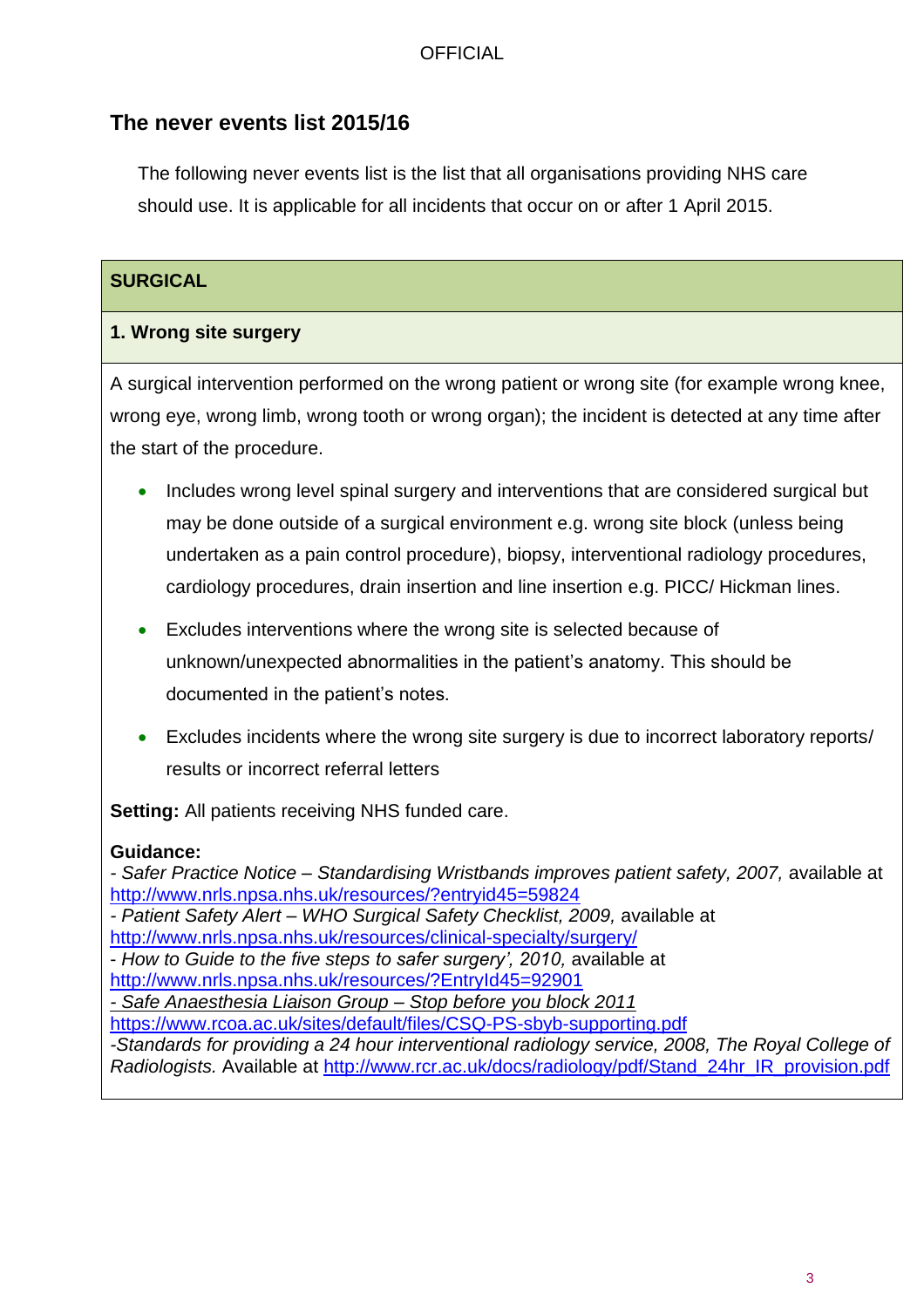## **2. Wrong implant/prosthesis**

Surgical placement of the wrong implant or prosthesis where the implant/prosthesis placed in the patient is other than that specified in the surgical plan either prior to or during the procedure and the incident is detected at any time after the implant/prosthesis is placed in the patient.

- Excludes where the implant/prosthesis placed in the patient is intentionally different from the surgical plan, where this is based on clinical judgement at the time of the procedure
- Excludes where the implant/prosthesis placed in the patient is intentionally planned and placed but later found to be suboptimal.

**Setting:** All patients receiving NHS funded care.

#### **Guidance:**

*- Safer Practice Notice – Standardising Wristbands improves patient safety, 2007,* available at <http://www.nrls.npsa.nhs.uk/resources/?entryid45=59824> *- Patient Safety Alert – WHO Surgical Safety Checklist, 2009,* available at <http://www.nrls.npsa.nhs.uk/resources/clinical-specialty/surgery/> - *Safer Surgery Checklist for Cataract Surgery,* 2010, available at [http://www.rcophth.ac.uk/page.asp?section=365&sectionTitle=Information+](http://www.rcophth.ac.uk/page.asp?section=365§ionTitle=Information+) - *How to Guide to the five steps to safer surgery', 2010,* available at <http://www.nrls.npsa.nhs.uk/resources/?EntryId45=92901>

## **3. Retained foreign object post-procedure**

Retention of a foreign object in a patient after a surgical/invasive procedure.

'Surgical/invasive procedure' includes interventional radiology, cardiology, interventions related to vaginal birth and interventions performed outside of the surgical environment e.g. central line placement in ward areas

'Foreign object' includes any items that should be subject to a formal counting /checking process at the commencement of the procedure and a counting /checking process before the procedure is completed (such as swabs, needles, instruments and guide wires) **except where:**

• Items are inserted any time before the procedure that are not subject to the formal counting/checking process, with the intention of removing them during the procedure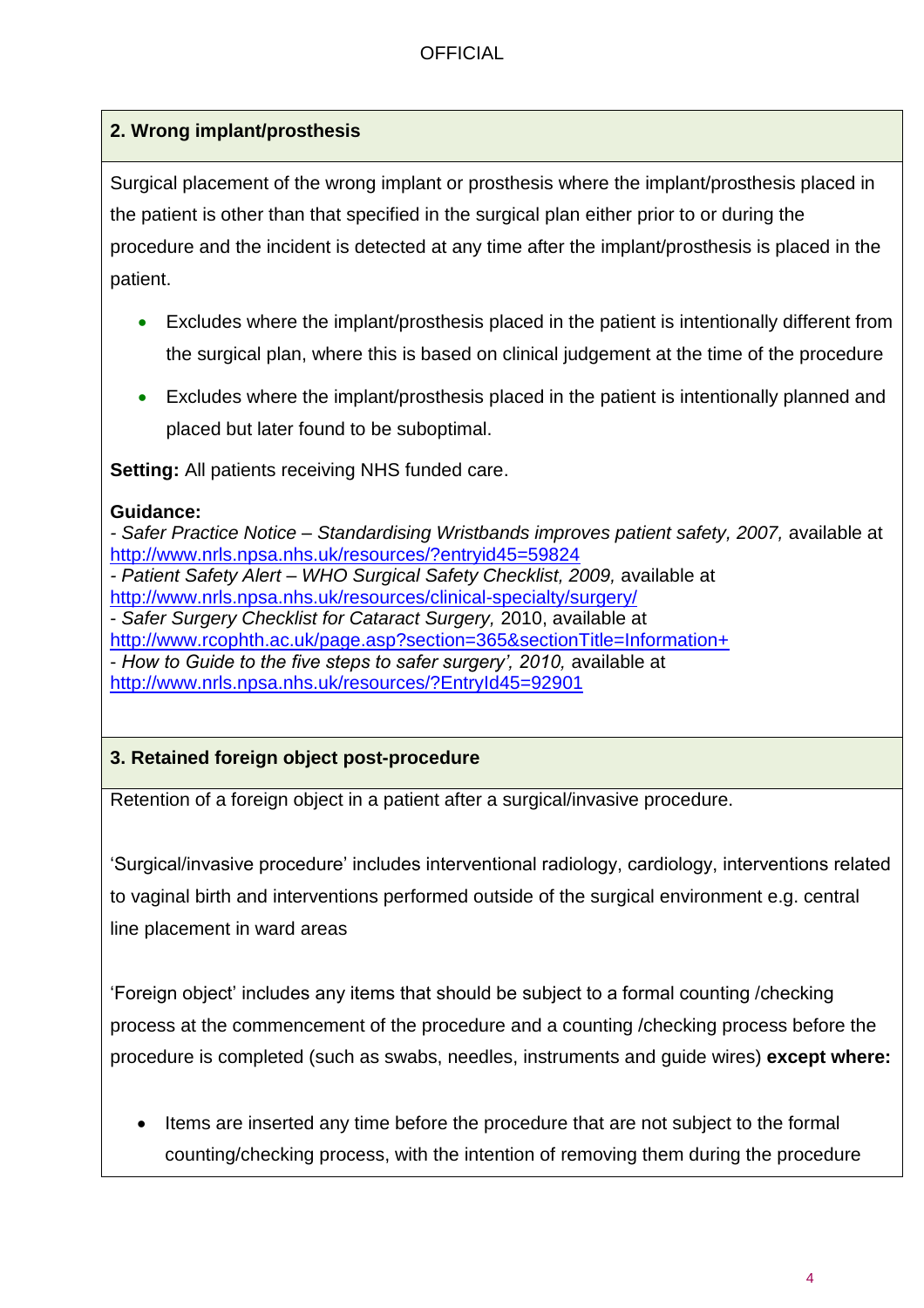and they are not removed

- Items are inserted during the procedure that are subject to the counting/ checking process, but are intentionally retained after completion of the procedure, with removal planned for a later time or date and clearly recorded in the patients notes
- Items are known to be missing prior to the completion of the procedure and may be within the patient (e.g. screw fragments, drill bits) but where further action to locate and/or retrieve would be impossible or be more damaging than retention

See the **Appendix A on page 11** for examples of correct application of this never event definition.

**Settings:** All patients receiving NHS funded care.

#### **Guidance:**

*- Standards and recommendations for safe perioperative practice*, 2007, available at <http://www.afpp.org.uk/news/safe-practice-highlighted-in-new-afpp-publication> *Accountable items, swab, instrument and needle count*, AfPP 2012, available at <http://www.afpp.org.uk/careers/Standards-Guidance>

*- Patient Safety Alert – WHO Surgical Safety Checklist, 2009,* available at <http://www.nrls.npsa.nhs.uk/resources/clinical-specialty/surgery/>

- *How to Guide to the five steps to safer surgery', 2010,* available at <http://www.nrls.npsa.nhs.uk/resources/?EntryId45=92901>

- *Reducing the risk of retained throat packs after surgery*, 2009, available at [-http://www.nrls.npsa.nhs.uk/resources/?EntryId45=59853](http://www.nrls.npsa.nhs.uk/resources/?EntryId45=59853)

*-Reducing the risk of retained swabs after vaginal birth and perineal suturing,* 2010, available at

[http://www.nrls.npsa.nhs.uk/resources/?EntryId45=7](http://www.nrls.npsa.nhs.uk/resources/?EntryId45=59853)4113

- *Risk of harm from retained guide wires following central venous access*, 2011, available at <http://www.nrls.npsa.nhs.uk/resources/?entryid45=132829>

*- Tracking subsequent removal of intentionally retained swabs*, 2011, available at <http://www.nrls.npsa.nhs.uk/resources/?entryid45=132834&p=2>

#### **MEDICATION**

#### **4. Mis – selection of a strong potassium containing solution**

Mis - selection refers to:

• When a patient intravenously receives a strong<sup>1</sup> potassium solution rather than an intended different medication

l <sup>1</sup> ≥10% potassium w/v (e.g. ≥ 0.1g/ml potassium chloride, 1.3mmol/ml potassium chloride)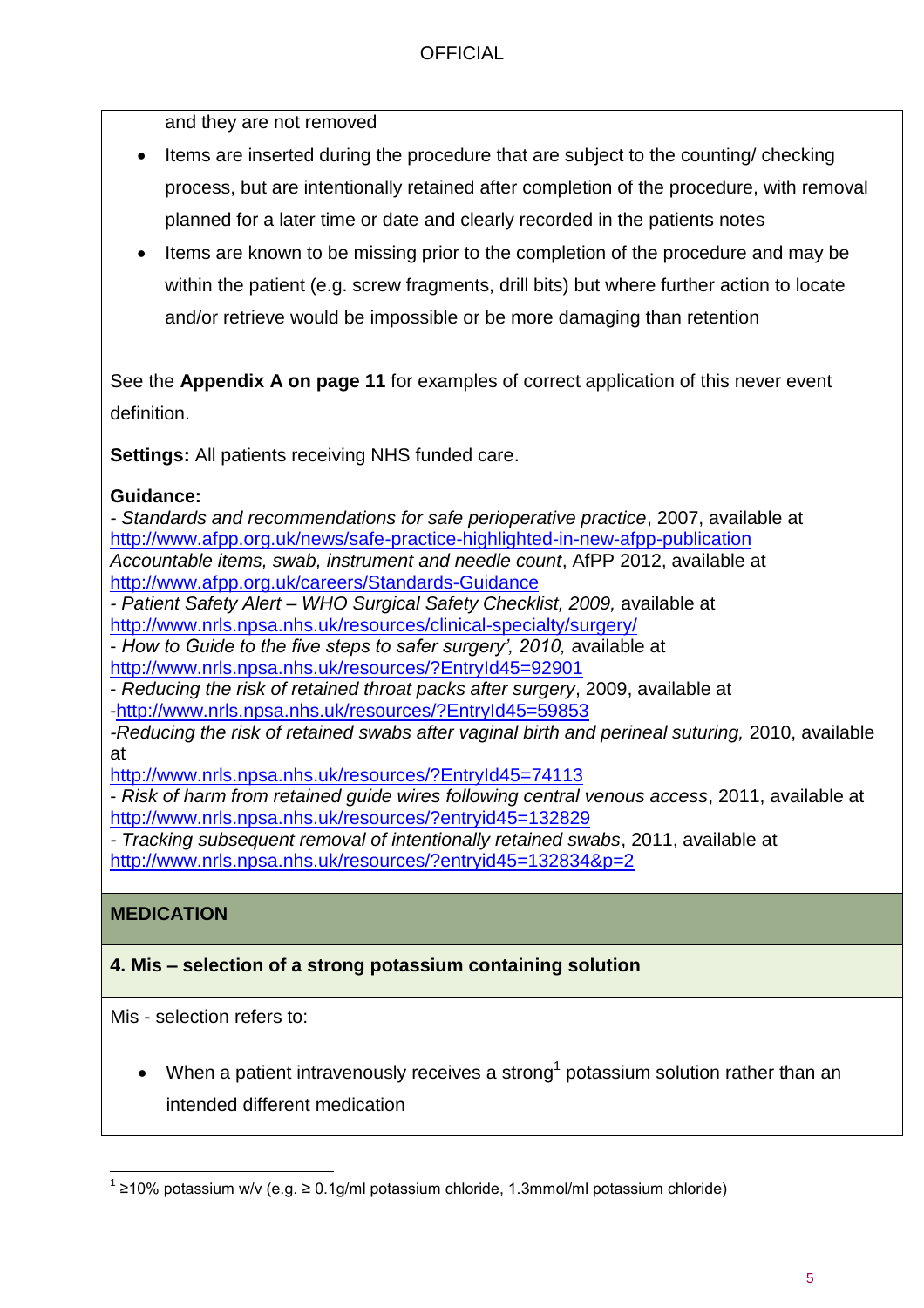**Setting:** All patients receiving NHS funded care.

### **Guidance:**

*- Patient safety alert – Potassium chloride concentrate solutions, 2002 (updated 2003),* available at<http://www.nrls.npsa.nhs.uk/resources/?entryid45=59882>

### **5. Wrong route administration of medication**

The patient receives one of the following:

- Intravenous chemotherapy administered via the intrathecal route
- Oral/enteral medication or feed/flush administered by any parenteral route

• Intravenous administration of a medicine intended to be administered via the epidural route

**Setting: All patients receiving NHS funded care.** 

#### **Guidance**:

- *HSC2008/001: Updated national guidance on the safe administration of intrathecal chemotherapy, 2008, available at [http://webarchive.nationalarchives.gov.uk/20130107105354/http://www.dh.gov.uk/en/Publicatio](http://webarchive.nationalarchives.gov.uk/20130107105354/http:/www.dh.gov.uk/en/Publicationsandstatistics/Lettersandcirculars/Healthservicecirculars/DH_086870) [nsandstatistics/Lettersandcirculars/Healthservicecirculars/DH\\_086870](http://webarchive.nationalarchives.gov.uk/20130107105354/http:/www.dh.gov.uk/en/Publicationsandstatistics/Lettersandcirculars/Healthservicecirculars/DH_086870)*

*- Rapid Response Report NPSA/2008/RRR004 using vinca alkaloid minibags (adult/adolescent units), 2008, available at <http://www.nrls.npsa.nhs.uk/resources/?entryid45=59890>*

*- Minimising Risks of Mismatching Spinal, Epidural and Regional Devices with Incompatible Connectors, 2011, available at<http://www.nrls.npsa.nhs.uk/resources/?entryid45=132897>*

*- Patient safety alert on non-Luer spinal (intrathecal) devices for chemotherapy 2014. available at<http://www.england.nhs.uk/2014/02/20/psa-spinal-chemo/>*

*- Patient Safety Alert NPSA/2007/19 - Promoting safer measurement and administration of liquid medicines via oral and other enteral routes, 2007, available at <http://www.nrls.npsa.nhs.uk/resources/?entryid45=59808>*

*- Patient Safety Alert NPSA/2007/21, Safer practice with epidural injections and infusions, 2007, available at<http://www.nrls.npsa.nhs.uk/resources/?entryid45=59807>*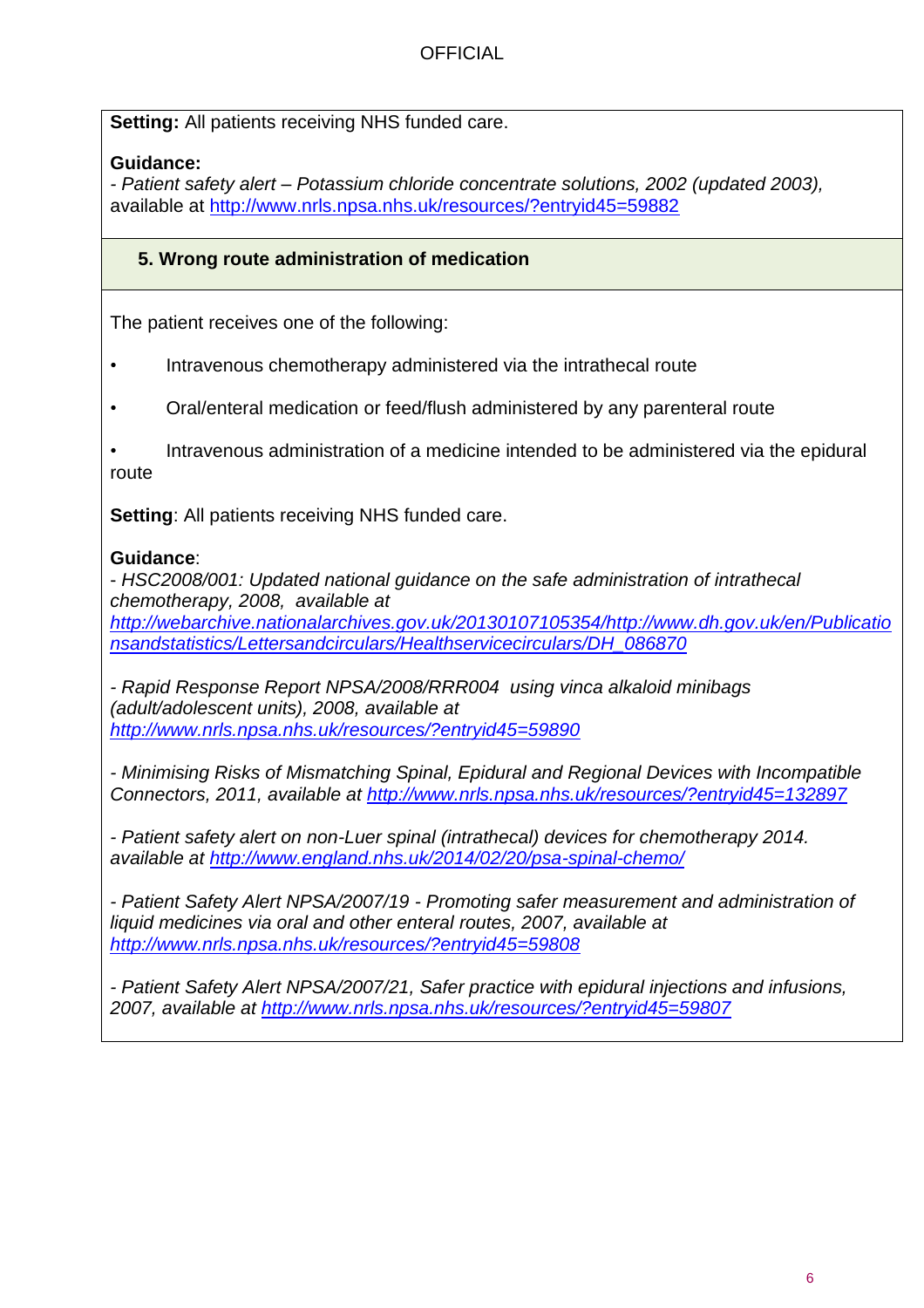## **6. Overdose of Insulin due to abbreviations or incorrect device**

Overdose refers to:

- When a patient receives a tenfold or greater overdose of insulin because a prescriber abbreviates the words 'unit' or 'international units' , despite the care setting having an electronic prescribing system in place
- When a health care professional fails to use a specific insulin administration device i.e. does not use an insulin syringe or insulin pen to measure insulin

**Setting:** All patients receiving NHS funded care.

#### **Guidance:**

*- Rapid response report – Safer administration of insulin*, 2010, available at [http://www.nrls.npsa.nhs.uk/alerts/?entryid45=74287D](http://www.nrls.npsa.nhs.uk/alerts/?entryid45=74287)iabetes: insulin, use it safely Patient information booklet 03 January 2011 - NHS Diabetes and Kidney Care

Available at

<http://www.nhsiq.nhs.uk/resource-search/publications/nhs-dakc-insulin-use-it-safely.aspx>

Insulin use safety: Patient Safety Resource Centre The Health Foundation Available at

*<http://patientsafety.health.org.uk/area-of-care/diabetes/insulin-use-safety>*

## **7. Overdose of methotrexate for non-cancer treatment**

Overdose refers to

 When a patient receives methotrexate ,via any route, for non-cancer treatment which results in more than the intended weekly dose being taken, despite the care setting having an electronic prescribing and administration system , or in primary care an electronic prescribing and dispensing system, in place

**Setting:** All patients receiving NHS funded care.

#### **Guidance**:

*- Patient safety alert - Improving compliance with oral methotrexate guidelines*, 2006, available at<http://www.nrls.npsa.nhs.uk/resources/?entryid45=59800>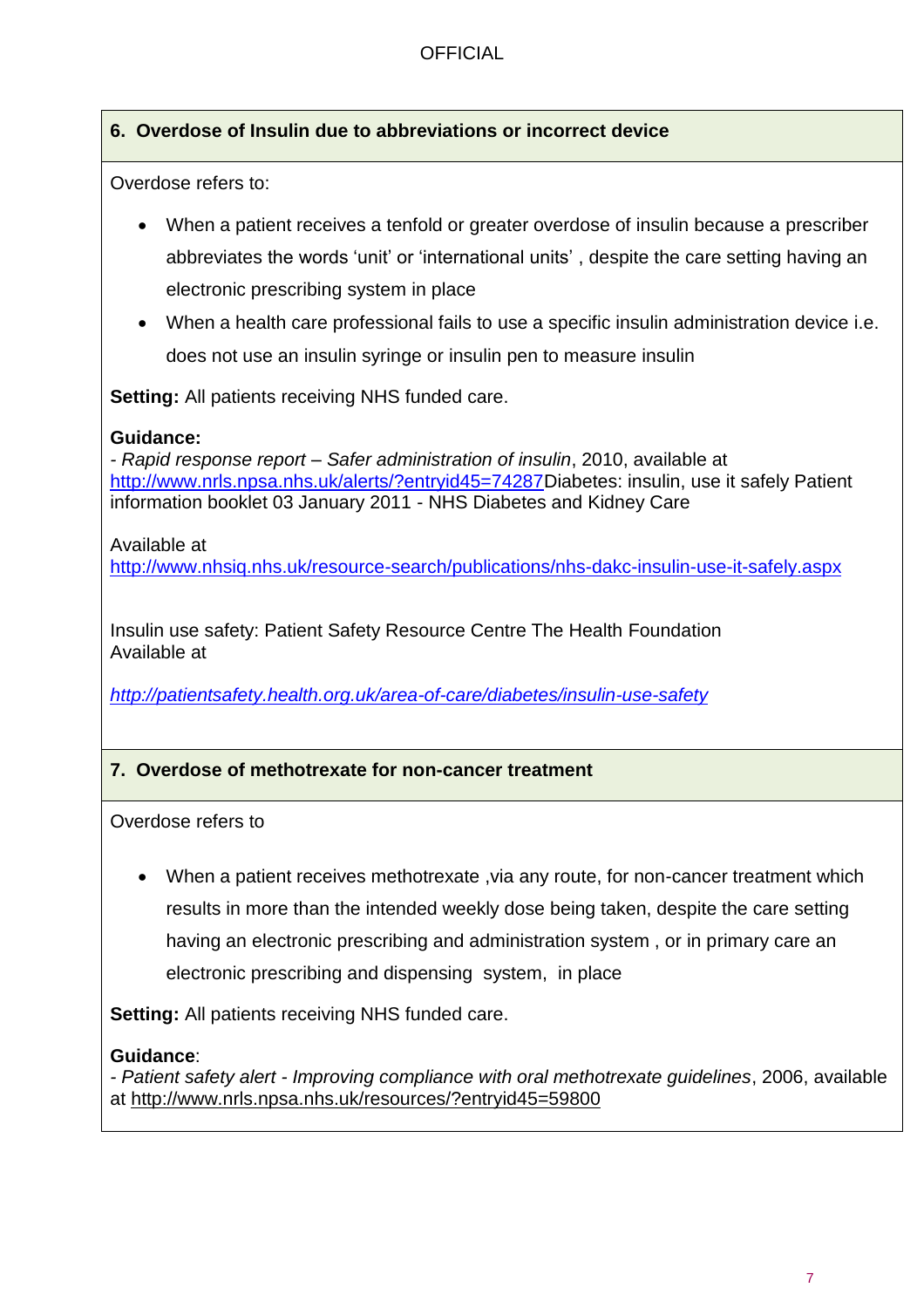### **8. Mis – selection of high strength midazolam during conscious sedation**

Mis - selection refers to

- When a patient receives an overdose due to the selection of a high strength midazolam preparation (5mg/ml or 2mg/ml) rather than the 1mg/ml preparation, in a clinical area performing conscious sedation.
- Excludes clinical areas where the use of high strength midazolam is appropriate. These are generally only in general anaesthesia, intensive care, palliative care, or where its use has been formally risk assessed within an organisation.

Setting: All healthcare premises.

Guidance:

- Rapid Response Report - Reducing risk of overdose with midazolam injection in adults, 2008, available at [http://www.nrls.npsa.nhs.uk/resources/patient-safety-topics/medication](http://www.nrls.npsa.nhs.uk/resources/patient-safety-topics/medication-safety/?entryid45=59896&p=2)[safety/?entryid45=59896&p=2](http://www.nrls.npsa.nhs.uk/resources/patient-safety-topics/medication-safety/?entryid45=59896&p=2)

- Safe sedation, analgesia and anaesthesia with the radiology department, 2003, available at <http://www.rcr.ac.uk/publications.aspx?PageID=310&PublicationID=186>

- Over sedation for emergency procedures in isolated locations, 2011, available at <http://www.nrls.npsa.nhs.uk/resources/type/signals/?entryid45=94848>

#### **MENTAL HEALTH**

#### **9. Failure to install functional collapsible shower or curtain rails**

Involves either;

- failure of collapsible curtain or shower rails to collapse when an inpatient suicide is attempted/ successful.
- failure to install collapsible rails and an inpatient suicide is attempted/successful using these non-collapsible rails

**Setting:** All mental health inpatient premises.

#### **Guidance**:

*Health Building Note (HBN)03-01 – Adult Acute Mental health Units, 2006, available at [https://www.gov.uk/government/publications/best-practice-design-and-planning-adult-acute-](https://www.gov.uk/government/publications/best-practice-design-and-planning-adult-acute-mental-health-units)*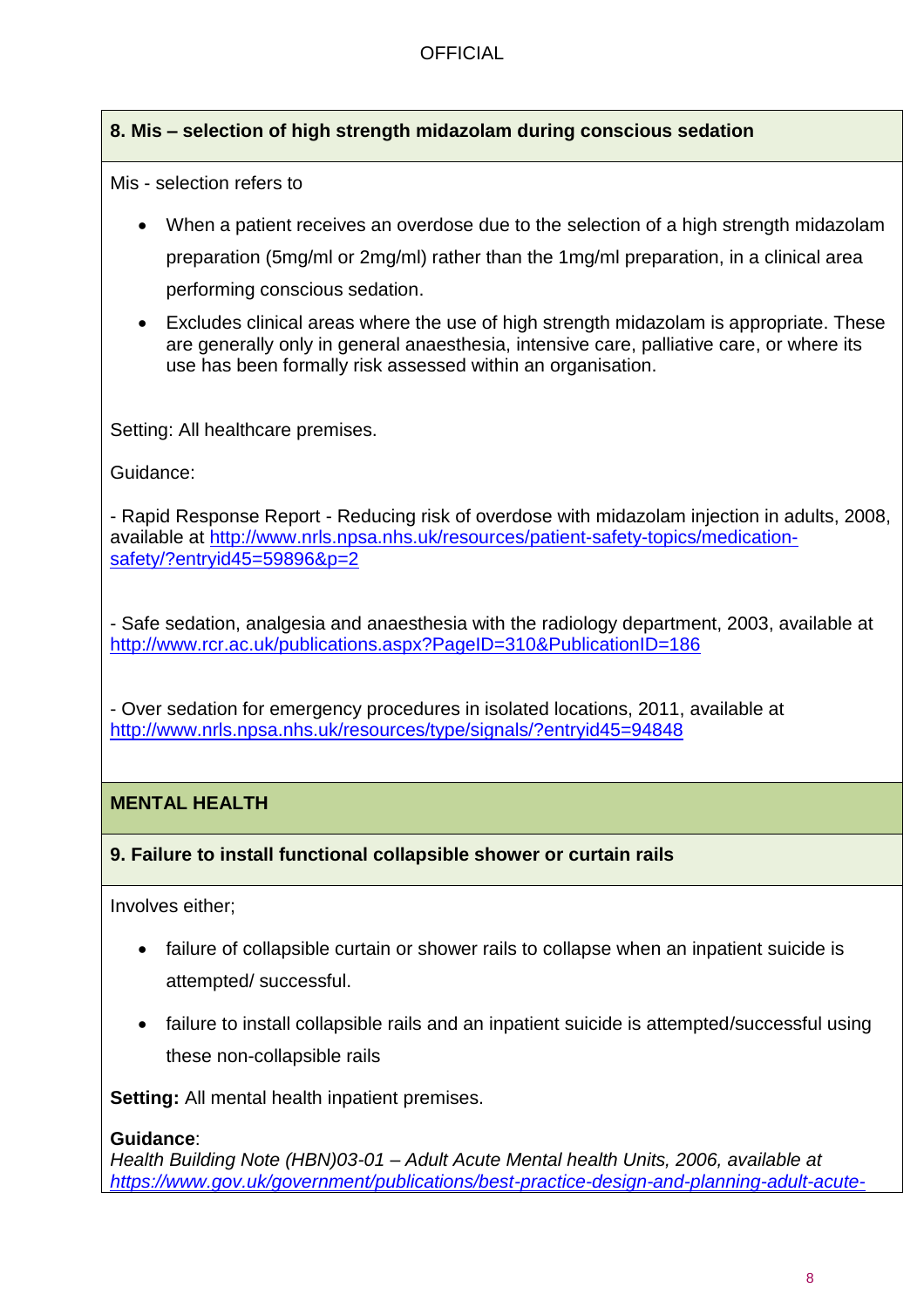#### *[mental-health-units](https://www.gov.uk/government/publications/best-practice-design-and-planning-adult-acute-mental-health-units)*

*- NHSE SN (2002) 01: Cubicle rail suspension system with load release support systems,*  2002*,* available at

[http://webarchive.nationalarchives.gov.uk/+/www.dh.gov.uk/en/Publicationsandstatistics/Letter](http://webarchive.nationalarchives.gov.uk/+/www.dh.gov.uk/en/Publicationsandstatistics/Lettersandcirculars/Estatesalerts/DH_4122863?PageOperation=email) [sandcirculars/Estatesalerts/DH\\_4122863?PageOperation=email](http://webarchive.nationalarchives.gov.uk/+/www.dh.gov.uk/en/Publicationsandstatistics/Lettersandcirculars/Estatesalerts/DH_4122863?PageOperation=email)*- Clinical guideline 16 – selfharm: the short term physical and psychological management and prevention of self-harm in primary and secondary care,* 2004*,* available at [www.nice.org.uk/guidance/CG16](http://www.nice.org.uk/guidance/CG16)

## **GENERAL**

## **10. Falls from poorly restricted windows**

A patient falling from poorly restricted window.

- Applies to windows "within reach" of patients. This means windows (including the window sill) that are within reach of someone standing at floor level and that can be exited/fallen from without needing to move furniture or use tools to assist in climbing out of the window.
- Includes windows located in facilities/areas where healthcare is provided and where patients can and do access.
- Includes where patients deliberately or accidentally fall from a window where a restrictor has been fitted but previously damaged or disabled, but does not include events where a patient deliberately disables a restrictor or breaks the window immediately before the fall.
- Includes where patients are able to deliberately overcome a window restrictor by hand or using commonly available flat bladed instruments as well as the 'key' provided.

**Setting:** All patients receiving NHS funded care

#### **Guidance:**

*- Health Building Note (HBN) 00-10 Part D: Windows and associated hardware*, available via [https://www.gov.uk/government/uploads/system/uploads/attachment\\_data/file/273867/2013122](https://www.gov.uk/government/uploads/system/uploads/attachment_data/file/273867/20131223_HBN_00-10_PartD_FINAL_published_version.pdf) [3\\_HBN\\_00-10\\_PartD\\_FINAL\\_published\\_version.pdf](https://www.gov.uk/government/uploads/system/uploads/attachment_data/file/273867/20131223_HBN_00-10_PartD_FINAL_published_version.pdf)

*- DH(2014)/003 – Window restrictors of cable and socket design, 2014, available at <https://www.cas.dh.gov.uk/ViewandAcknowledgment/ViewAlert.aspx?AlertID=102246>*

- *Risk of falling from windows*, available at [http://www.hse.gov.uk/healthservices/falls](http://www.hse.gov.uk/healthservices/falls-windows.htm)[windows.htm](http://www.hse.gov.uk/healthservices/falls-windows.htm)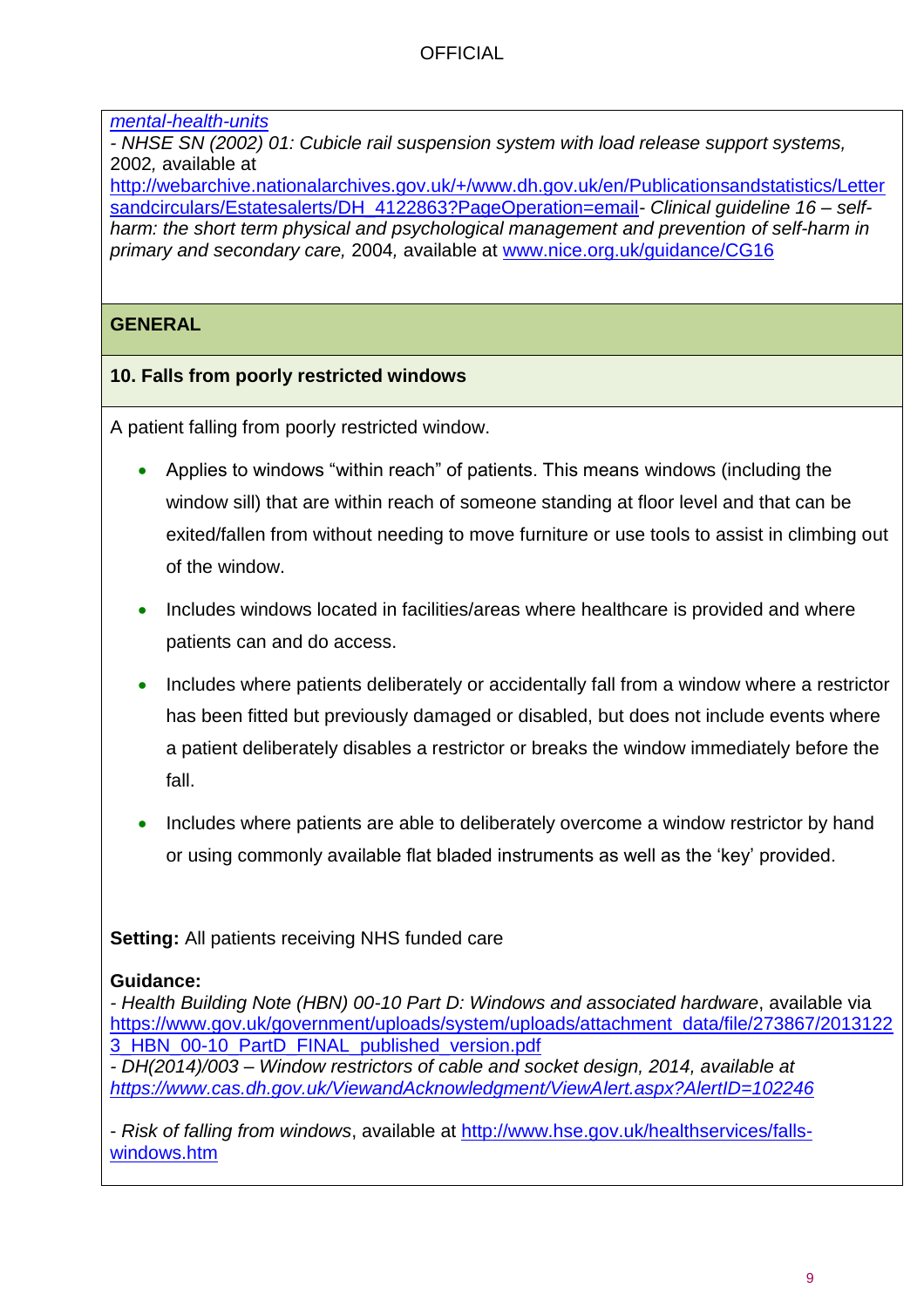## **11. Chest or neck entrapment in bedrails**

Entrapment of a patient's chest or neck within bedrails, or between bedrails, bedframe or mattress, where the bedrail dimensions or the combined bedrail, bedframe and mattress dimensions do not comply with Medicines and Healthcare products Regulatory Agency (MHRA) guidance

**Setting:** All settings providing NHS funded healthcare, including NHS funded patients in care home settings, and equipment provided by the NHS for use in patients' own homes.

#### **Guidance:**

*- Safer practice notice – Using bedrails safely and effectively,* 2007, available at <http://www.nrls.npsa.nhs.uk/resources/?EntryId45=59815>

*- DB 2006(06) v 2.1 Safe use of bed rails,* Dec 2013, available at <http://www.mhra.gov.uk/home/groups/dts-bs/documents/publication/con2025397.pdf> *- Local Authority Circular - Bed Rail Risk Management,* 2003, available at <http://www.hse.gov.uk/lau/lacs/79-8.htm>

- *Safe use of bedrails*, available at<http://www.hse.gov.uk/healthservices/bed-rails.htm>

## **12. Transfusion or transplantation of ABO-incompatible blood components or organs**

Unintentional transfusion of ABO-incompatible blood components.

 Excludes where ABO-incompatible blood components are deliberately transfused with appropriate management.

Unintentional ABO mismatched solid organ transplantation.

- Excluded are scenarios in which clinically appropriate ABO incompatible solid organs are transplanted deliberately
- In this context, 'incompatible' antibodies must be clinically significant. If the recipient has donor specific anti-ABO antibodies and is therefore, likely to have an immune reaction to a specific ABO compatible organ then it would be a never event to transplant that organ inadvertently and without appropriate management.

**Setting:** All patients receiving NHS funded care.

## **Guidance:**

*- Safer Practice Notice – Right Patient, Right Blood*, 2006, available at <http://www.nrls.npsa.nhs.uk/resources/?entryid45=59805> *- SHOT Lessons for clinical staff,* 2007, available at [http://www.shotuk.org/wp](http://www.shotuk.org/wp-content/uploads/2010/03/SHOT-lessons-for-clinical-staff-website.pdf)[content/uploads/2010/03/SHOT-lessons-for-clinical-staff-website.pdf](http://www.shotuk.org/wp-content/uploads/2010/03/SHOT-lessons-for-clinical-staff-website.pdf) *- SHOT Lessons for Clinical Staff* 2009, available at [http://www.shotuk.org/wp-](http://www.shotuk.org/wp-content/uploads/2010/12/Lessons-for-Clinical-Staff-Dec-2010.pdf)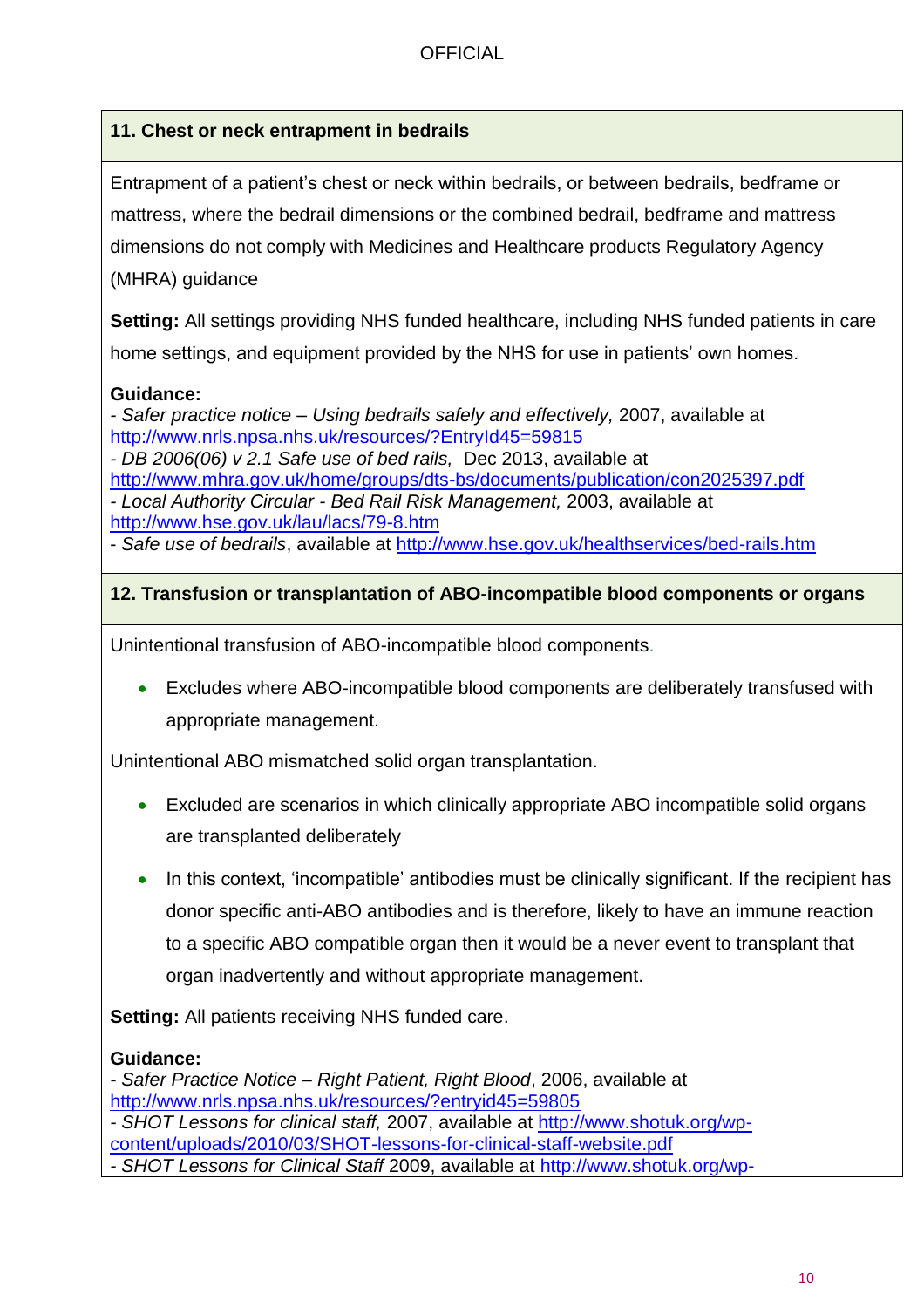[content/uploads/2010/12/Lessons-for-Clinical-Staff-Dec-2010.pdf](http://www.shotuk.org/wp-content/uploads/2010/12/Lessons-for-Clinical-Staff-Dec-2010.pdf)

*- BSHI and BTS Guidelines for the Detection and Characterisation of Clinically Relevant Antibodies in Allotransplantation,* 2010, available at <http://www.bts.org.uk/Documents/Guidelines/Active/A6.pdf>

- *Antibody incompatible transplant guidelines*, 2011, available at [http://www.bts.org.uk/Documents/Guidelines/Active/AiT%20guidelines%20Jan%202011%20FI](http://www.bts.org.uk/Documents/Guidelines/Active/AiT%20guidelines%20Jan%202011%20FINAL.pdf) [NAL.pdf](http://www.bts.org.uk/Documents/Guidelines/Active/AiT%20guidelines%20Jan%202011%20FINAL.pdf)

*- Patient Safety Alert – WHO Surgical Safety Checklist,* 2009*,* available at <http://www.nrls.npsa.nhs.uk/resources/?EntryId45=59860>

## **13. Misplaced naso- or oro-gastric tubes**

Misplacement and use of a naso- or oro-gastric tube in the pleura or respiratory tract where the

misplacement of the tube is not detected prior to commencement of feeding, flush or

medication administration.

**Setting:** All patients receiving NHS funded care.

#### **Guidance:**

*- Patient safety alert – Reducing harm caused by misplaced nasogastric feeding tubes,* 2005, available at [http://www.nrls.npsa.nhs.uk/resources/?entryid45=59794](http://www.nrls.npsa.nhs.uk/resources/?entryid45=59794%20)

*- Patient safety alert – Reducing harm caused by misplaced naso and orogastric feeding tubes in babies under the care of neonatal units*, 2005, available at

[http://www.nrls.npsa.nhs.uk/resources/?entryid45=59798&q=0%c2%acnasogastric%c2%ac](http://www.nrls.npsa.nhs.uk/resources/?entryid45=59798&q=0%25c2%25acnasogastric%25c2%25ac_)

- *Reducing the harm caused by misplaced naso-gastric feeding tubes in adults, children and infants*, 2011, available at<http://www.nrls.npsa.nhs.uk/resources/?entryid45=129640&p=2>

- *Harm from flushing of naso-gastric tubes before confirmation of placement*, 2012. available at <http://www.nrls.npsa.nhs.uk/resources/?entryid45=133441>

*Patient safety alert on placement devices for nasogastric tube insertion* <http://www.england.nhs.uk/2013/12/05/psa-ng-tube/>

#### **14. Scalding of patients**

Patient being scalded by water used for washing/bathing

 Excludes scalds from water being used for purposes other than washing/bathing (e.g. from kettles)

**Settings:** All patients receiving NHS funded care.

#### **Guidance:**

*- Health Technical Memorandum 04-01 - The control of* Legionella*, hygiene, "safe" hot water, cold water and drinking water systems*, 2006, available via

https://www.gov.uk/government/publications/hot-and-cold-water-supply-storage-anddistribution-systems-for-healthcare-premises

*- Health Building Note 00-10 Part C - Sanitary assemblies,* 2013, available via https://www.gov.uk/government/uploads/system/uploads/attachment\_data/file/148497/HBN\_00 -10\_Part\_C\_Final.pdf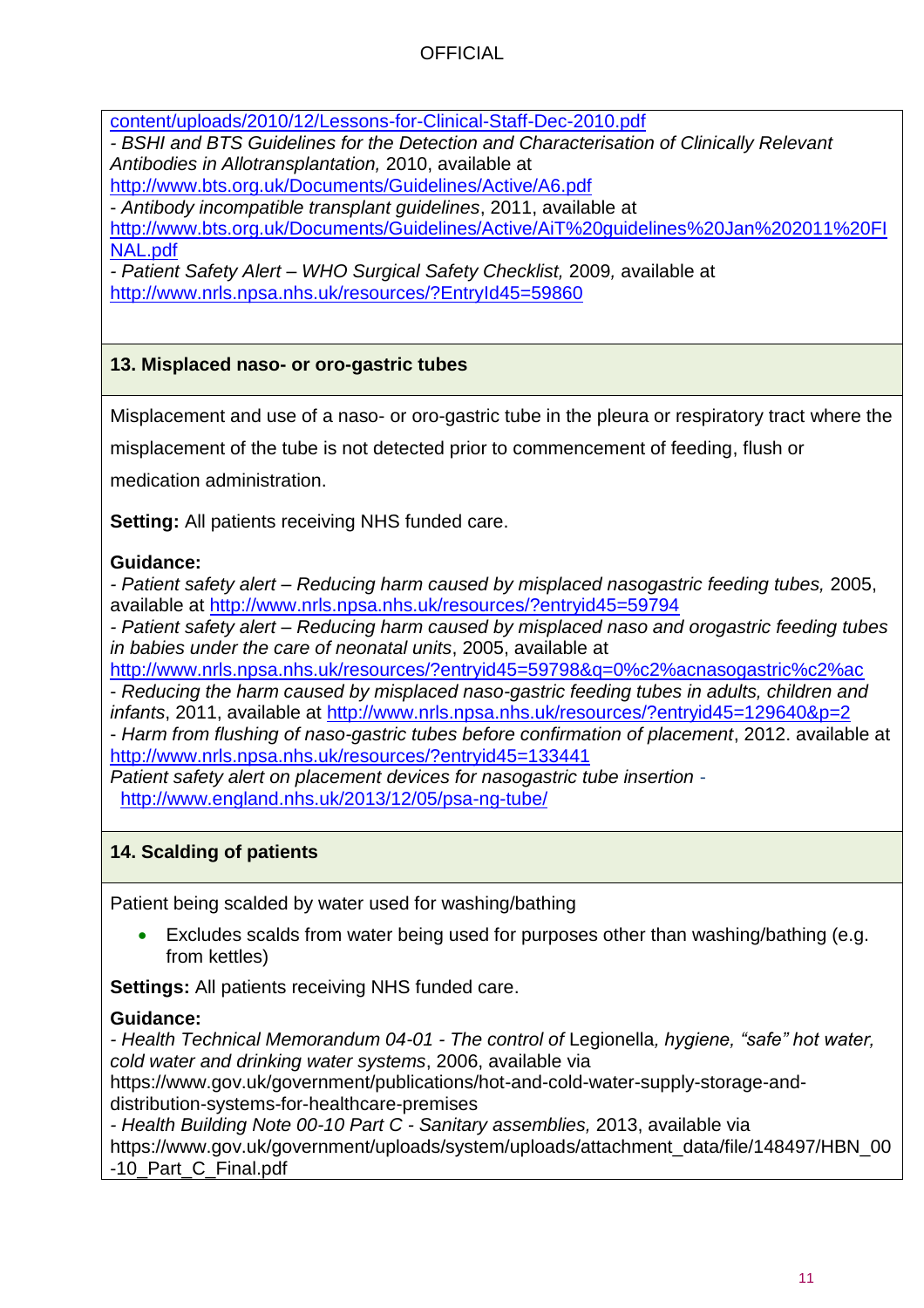*- Scalding risks from hot water in health and social care LAC: 79/5,* 2007, available at <http://www.hse.gov.uk/lau/lacs/79-5.htm>

- *Scalding and burning*, available at<http://www.hse.gov.uk/healthservices/scalding-burning.htm>

### **Appendix A: Retained foreign object post procedure**

Earlier definitions of the never event type 'Retained foreign object post operation' were not consistently applied, so examples are provided below to assist consistent application of the current clarified definition. The examples below are intended solely as **illustrative examples of the principles of the definition**, not a complete list of circumstances where the definition applies.

Note that the principles of the definition relate to items that should be subject to a formal counting or checking process at the commencement of the procedure and a counting or checking process before the procedure is completed. The size of the retained foreign object and the potential for harm from the retained foreign object is irrelevant to its designation as a never event.

| <b>Circumstances</b>                                                                                                                                                                                                                                                                                                                                                                                       | Does this fit the never event definition?                                                                                                                         |
|------------------------------------------------------------------------------------------------------------------------------------------------------------------------------------------------------------------------------------------------------------------------------------------------------------------------------------------------------------------------------------------------------------|-------------------------------------------------------------------------------------------------------------------------------------------------------------------|
| A patient underwent gynaecological surgery                                                                                                                                                                                                                                                                                                                                                                 | This does not meet the definition of a never                                                                                                                      |
| and had a vaginal pack/vaginal tampon                                                                                                                                                                                                                                                                                                                                                                      | event, as the vaginal pack was intentionally                                                                                                                      |
| intentionally left in place at the end of                                                                                                                                                                                                                                                                                                                                                                  | retained after the procedure; once outside                                                                                                                        |
| surgery, with removal planned for 48 hours                                                                                                                                                                                                                                                                                                                                                                 | the controlled counting processes in theatre,                                                                                                                     |
| after surgery. Unfortunately, the planned                                                                                                                                                                                                                                                                                                                                                                  | the never event principle of being eminently                                                                                                                      |
| removal did not take place, and the error was                                                                                                                                                                                                                                                                                                                                                              | preventable if existing guidance was followed                                                                                                                     |
| only brought to light after the patient was                                                                                                                                                                                                                                                                                                                                                                | does not apply. This incident is still likely to fit                                                                                                              |
| sent home and she went to her GP                                                                                                                                                                                                                                                                                                                                                                           | the definition of a Serious Incident and                                                                                                                          |
| complaining of vaginal discomfort and                                                                                                                                                                                                                                                                                                                                                                      | should be reported via STEIS and the NRLS,                                                                                                                        |
| discharge. He examined her and found the                                                                                                                                                                                                                                                                                                                                                                   | with all possible steps taken to prevent                                                                                                                          |
| pack.                                                                                                                                                                                                                                                                                                                                                                                                      | similar events occurring in future.                                                                                                                               |
| A patient needed suturing after an<br>episiotomy during vaginal birth. To create a<br>clear view for the suturing procedure, three<br>swabs were placed in the vagina. The<br>intention was to remove these as soon as<br>suturing was complete, but only two swabs<br>were removed. The error was only brought to<br>light when the swab fell out a few days after<br>the patient and her baby went home. | This meets the definition of a never event;<br>the swab was not intentionally retained and<br>all swabs should have been counted at the<br>time of the procedure. |
| A patient undergoing eye surgery as day                                                                                                                                                                                                                                                                                                                                                                    | This does not meet the definition of the never                                                                                                                    |
| case had a pledget (a small swab) inserted                                                                                                                                                                                                                                                                                                                                                                 | event, as the pledget was inserted outside                                                                                                                        |
| under her eyelid an hour pre-operatively to                                                                                                                                                                                                                                                                                                                                                                | the controlled counting processes in theatre,                                                                                                                     |
| deliver topical medication. The pledget                                                                                                                                                                                                                                                                                                                                                                    | therefore the never event principle of being                                                                                                                      |
| should have been removed during the                                                                                                                                                                                                                                                                                                                                                                        | eminently preventable if existing guidance                                                                                                                        |
| surgery but was not. The patient telephoned                                                                                                                                                                                                                                                                                                                                                                | was followed does not apply. This incident is                                                                                                                     |
| for advice on a painful eye the day after her                                                                                                                                                                                                                                                                                                                                                              | still likely to fit the definition of a Serious                                                                                                                   |
| procedure and when she came back to the                                                                                                                                                                                                                                                                                                                                                                    | Incident and should be reported via STEIS                                                                                                                         |
| unit to be examined the pledget was found                                                                                                                                                                                                                                                                                                                                                                  | and the NRLS, with all possible steps taken                                                                                                                       |
| and removed.                                                                                                                                                                                                                                                                                                                                                                                               | to prevent similar events occurring in future.                                                                                                                    |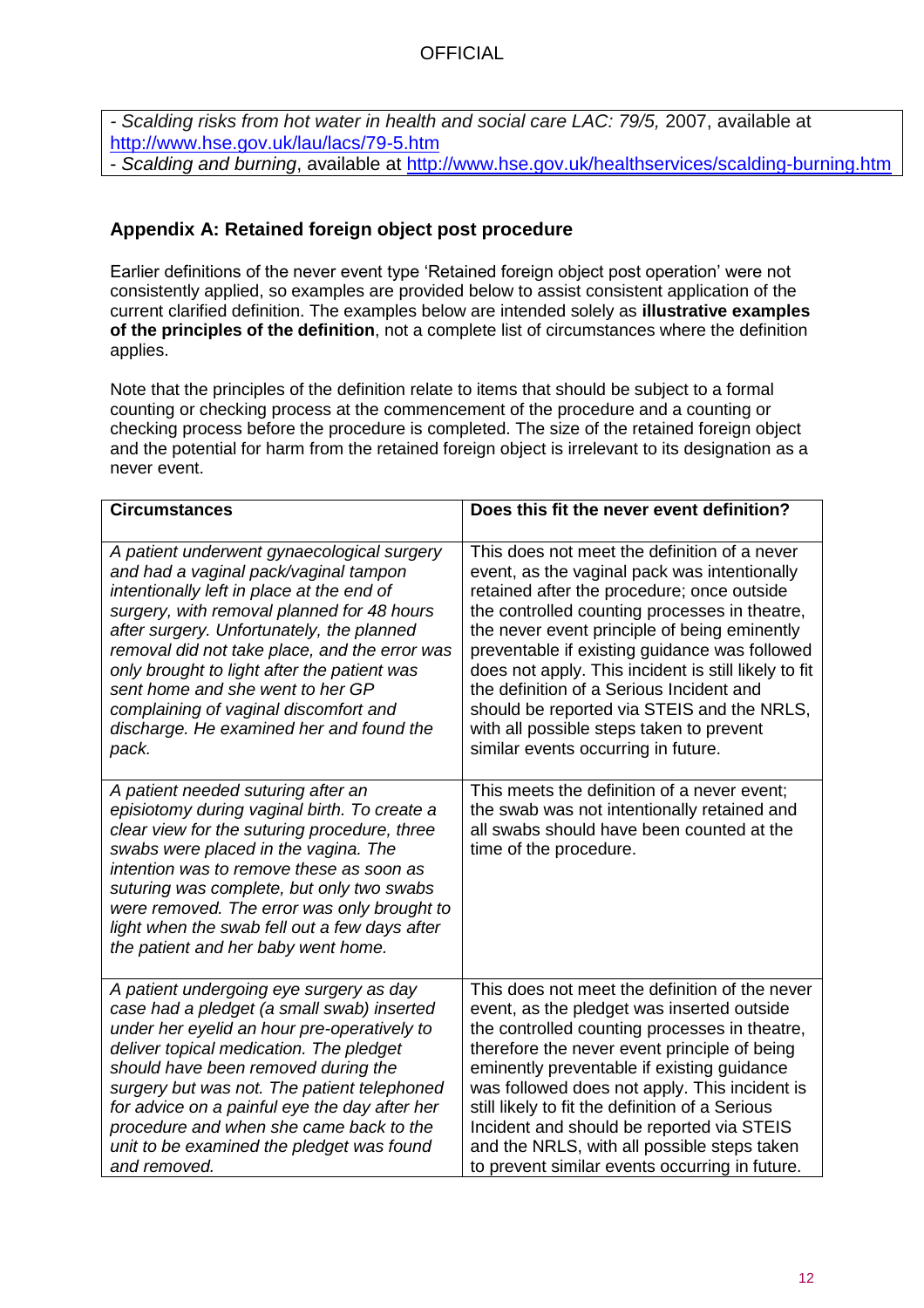| A patient undergoing eye surgery as day<br>case had a pledget (a small swab) inserted<br>under her eyelid at the beginning of the<br>procedure. The pledget should have been<br>removed at the end of the surgery but was<br>not. The patient telephoned for advice<br>because her eye was painful the day after<br>her procedure and when she came back to<br>the unit to be examined the pledget was<br>found and removed. | This meets the definition of a never event;<br>the pledget was not intentionally retained and<br>all pledgets should have been counted at the<br>time of the procedure.                                                                                                                                                                                                                                                                                                                                                                                                                   |
|------------------------------------------------------------------------------------------------------------------------------------------------------------------------------------------------------------------------------------------------------------------------------------------------------------------------------------------------------------------------------------------------------------------------------|-------------------------------------------------------------------------------------------------------------------------------------------------------------------------------------------------------------------------------------------------------------------------------------------------------------------------------------------------------------------------------------------------------------------------------------------------------------------------------------------------------------------------------------------------------------------------------------------|
| A patient had an interventional cardiology<br>procedure using a guidewire. When the<br>doctor tried to remove the guidewire, it<br>appeared to be stuck. It was left in place so<br>that x-rays could be taken and expert advice<br>sought before its removal was attempted.                                                                                                                                                 | This does not meet the definition of the never<br>event, as the guidewire was known to be<br>retained prior to the completion of the<br>procedure, but immediate action to retrieve it<br>would be impossible or be more damaging<br>than retention. This incident is still likely to fit<br>the definition of a Serious Incident and<br>should be reported via STEIS and the NRLS,<br>with all possible steps taken to prevent<br>similar events occurring in future. Additional<br>reporting to the MHRA would also be<br>required if an equipment fault could have<br>been implicated. |
| A patient had an interventional cardiology<br>procedure using a guidewire. No problems<br>with the procedure were noticed at the time,<br>but when an x-ray was taken for another<br>reason several days later, a broken-off<br>guidewire tip was found lodged in a blood<br>vessel.                                                                                                                                         | This meets the definition of a never event as<br>the guidewire should have been checked for<br>completeness when it was removed at the<br>end of the procedure.                                                                                                                                                                                                                                                                                                                                                                                                                           |

#### **Appendix B - Rationale for amendments to the Never Events List (including consideration of October 2014 open consultation)**

| <b>Action</b>  | <b>Never Event</b>                | <b>Rationale</b>                                 |
|----------------|-----------------------------------|--------------------------------------------------|
| <b>Removed</b> | Maternal death due to post-partum | The guidance for a post-partum                   |
|                | haemorrhage after elective        | haemorrhage is not considered to be any          |
|                | caesarean section                 | more robust than for any other major             |
|                |                                   | haemorrhage and therefore, does not meet         |
|                |                                   | the definition that requires the availability of |
|                |                                   | strong systemic protective barriers to make      |
|                |                                   | it wholly preventable. This Never Event          |
|                |                                   | was also defined by an outcome (death)           |
|                |                                   | that would not in itself reflect how             |
|                |                                   | significant the failure of barriers had been,    |
|                |                                   | as it could be affected by a number of other     |
|                |                                   | factors                                          |
|                |                                   | 313 consultation respondents agreed with         |
|                |                                   | the removal of this Never Event and 38 did       |
|                |                                   | not.                                             |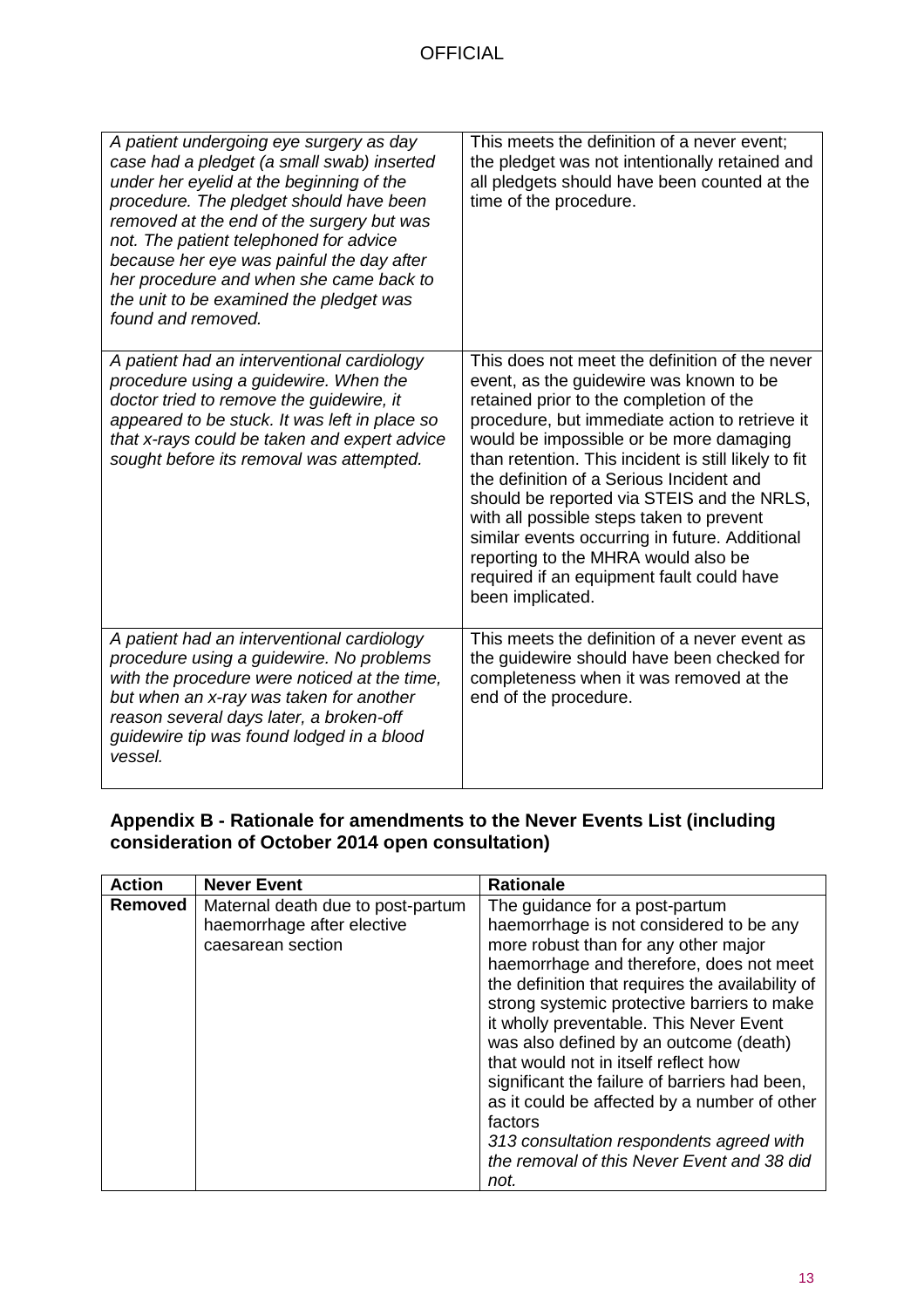| Removed        | Wrongly manufactured high-risk   | Note the existing Never Event was not           |
|----------------|----------------------------------|-------------------------------------------------|
|                | injectable medication            | sufficiently specific in terms of its scope,    |
|                |                                  | and no Never Events had ever been               |
|                |                                  | reported under this category. It had been       |
|                |                                  | most commonly understood to be                  |
|                |                                  | encompassing local manufacture of               |
|                |                                  | medication within a pharmacy department         |
|                |                                  | (though some responses to consultation          |
|                |                                  | considered it could or should apply to any      |
|                |                                  | reconstitution of high risk medication in a     |
|                |                                  | ward area, e.g. setting up a heparin pump).     |
|                |                                  |                                                 |
|                |                                  | The strong systemic protective barriers         |
|                |                                  | required i.e. the national availability of, and |
|                |                                  | the use in all clinical areas, of ready to      |
|                |                                  | administer injectable medication products       |
|                |                                  | requires a national plan that was beyond        |
|                |                                  | the timescales of this review. We recognise     |
|                |                                  | the support that inclusion of this Never        |
|                |                                  | Event has received and with this in mind        |
|                |                                  | we look to undertake an impact                  |
|                |                                  | assessment with NHS partners that will be       |
|                |                                  | reviewed again in 2016 to ensure that this      |
|                |                                  | gets a high level of attention as a prime       |
|                |                                  | candidate for future inclusion on the list      |
|                |                                  | under the appropriate circumstances.            |
|                |                                  | It is important to note that the majority of    |
|                |                                  | feedback responses were contradictory in        |
|                |                                  | that they agreed there were currently no        |
|                |                                  | strong barriers to prevent human error, and     |
|                |                                  | yet still supported its retention as a Never    |
|                |                                  | Event. This may relate to persistent belief     |
|                |                                  | amongst pharmacists in the 'perfection          |
|                |                                  | myth' (that if individuals strive hard enough   |
|                |                                  | not to make error, they will not make           |
|                |                                  | errors).                                        |
|                |                                  | 305 consultation respondents agreed with        |
|                |                                  | this Never Event and 46 did not, so it will     |
|                |                                  | be reviewed next year for inclusion with        |
|                |                                  | further information.                            |
| <b>Removed</b> | Opioid overdose of an            | The strong systemic protective barriers to      |
|                | opioid/opiate-naïve patient      | prevent this are not strong enough at           |
|                |                                  | present as they rely on the provision of        |
|                |                                  | clinical guidance and the education and         |
|                |                                  | training of health professionals only           |
|                |                                  | 313 consultation respondents agreed with        |
|                |                                  | the removal of this Never Event and 38 did      |
|                |                                  | not.                                            |
| Removed        | Escape of a transferred prisoner | This was removed from the list as the           |
|                |                                  | barriers to prevent this are not strong         |
|                |                                  | enough. It was felt that they are treated as    |
|                |                                  | a serious incident and investigated and this    |
|                |                                  | is the important issue.                         |
|                |                                  | During the consultation 154 from 174            |
|                |                                  | responses agreed that it should be              |
|                |                                  | removed as a never event                        |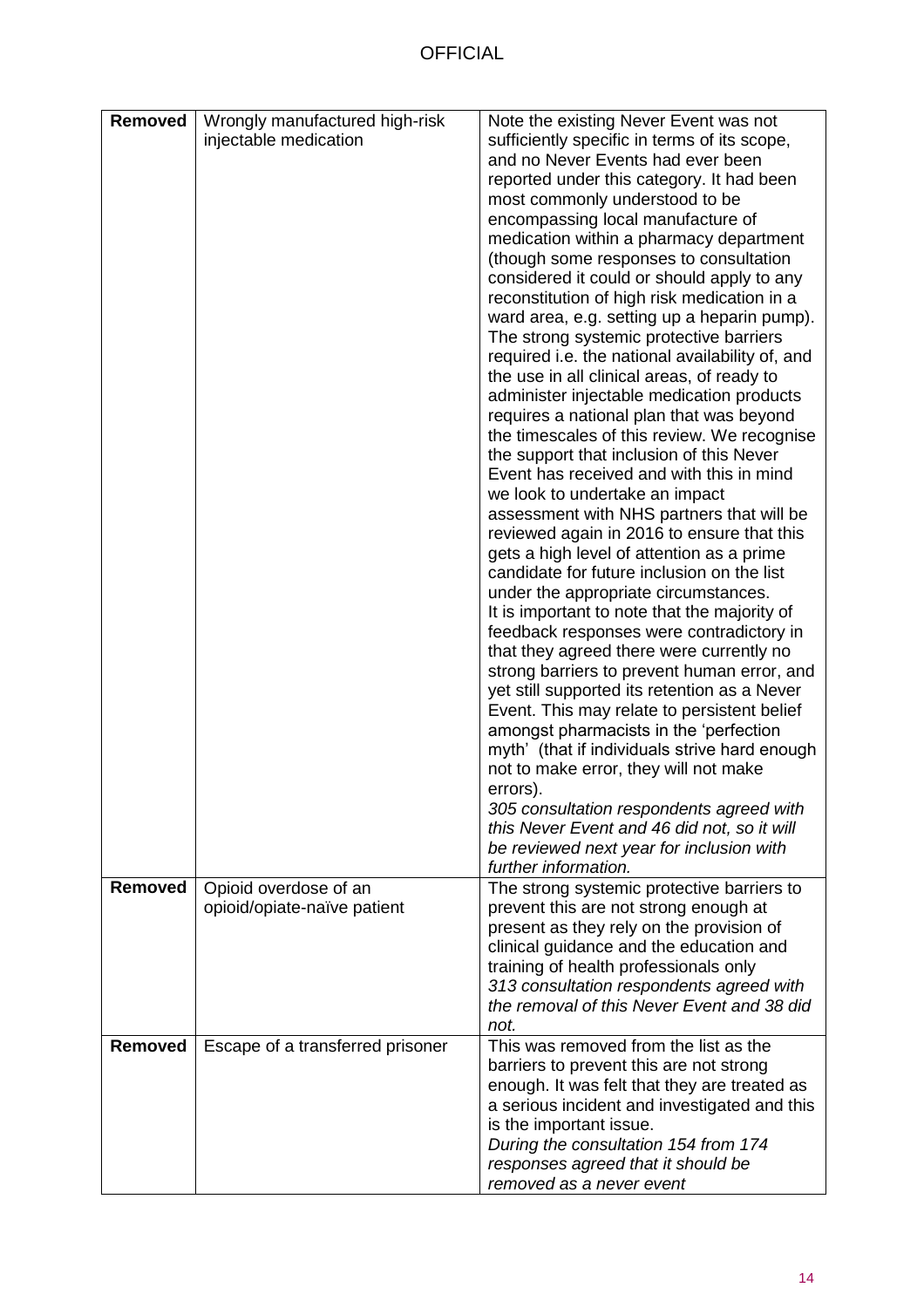| Removed        | Wrong gas administered                                 | The guidance relating to the administration<br>of gases does not represent a sufficiently<br>strong systemic protective barrier to<br>prevent inappropriate administration -<br>hence this category does not meet the<br>Never Event criteria<br>296 consultation respondents agreed with<br>the removal of this Never Event and 55 did                                                                                                                                                                                                                                                                                                                                                                                                                                                                                                                                                                                                                                                          |
|----------------|--------------------------------------------------------|--------------------------------------------------------------------------------------------------------------------------------------------------------------------------------------------------------------------------------------------------------------------------------------------------------------------------------------------------------------------------------------------------------------------------------------------------------------------------------------------------------------------------------------------------------------------------------------------------------------------------------------------------------------------------------------------------------------------------------------------------------------------------------------------------------------------------------------------------------------------------------------------------------------------------------------------------------------------------------------------------|
| <b>Removed</b> | Failure to monitor and respond to<br>oxygen saturation | not.<br>The overwhelming majority of respondents<br>agreed with removal of this incident as a<br>Never Event However there was some<br>discomfort about removing this, most<br>notably from the Royal College of<br>Anaesthetists. They felt that as pulse<br>oximetry is so commonly used now that it<br>should remain but be renamed as 'Failure<br>to respond to oxygen saturation'. A small<br>number of others commented that although<br>the current barriers are weak, keeping it as<br>a Never Event but working on<br>strengthening the barriers was the way<br>forward. On evaluation however, the<br>current barriers which are the use of<br>standard operating procedures, the<br>implementation and use of protocols and<br>guidelines, education and awareness were<br>not felt to be strong enough to prevent the<br>incident occurring, and therefore the<br>incident did not fit the required criteria to<br>remain a Never Event<br>142 consultation responses agreed that it |
| <b>Removed</b> | Air embolism                                           | should be removed and 31 disagreed.<br>The barriers relating to air embolism are<br>not considered to represent a sufficiently<br>strong barrier to protect against<br>inappropriate administration – hence this<br>category does not meet the Never Event<br>criteria. 321 consultation respondents<br>agreed with the removal of this Never<br>Event and 30 did not.                                                                                                                                                                                                                                                                                                                                                                                                                                                                                                                                                                                                                           |
| Removed        | Misidentification of patients                          | A majority of respondents agreed with<br>removal of this incident as a Never Event.<br>However there was some discomfort about<br>removing this as it was suggested that<br>removing from the list would remove any<br>incentive for change. There was a mixed<br>response regarding whether the barriers<br>were strong enough and supported further<br>work on developing stronger barriers. The<br>core team considered this in detail and felt<br>that as wrong identification of patients was<br>often picked up through other Never<br>Events, most notably Wrong Site Surgery<br>that it should be removed from the list at                                                                                                                                                                                                                                                                                                                                                               |